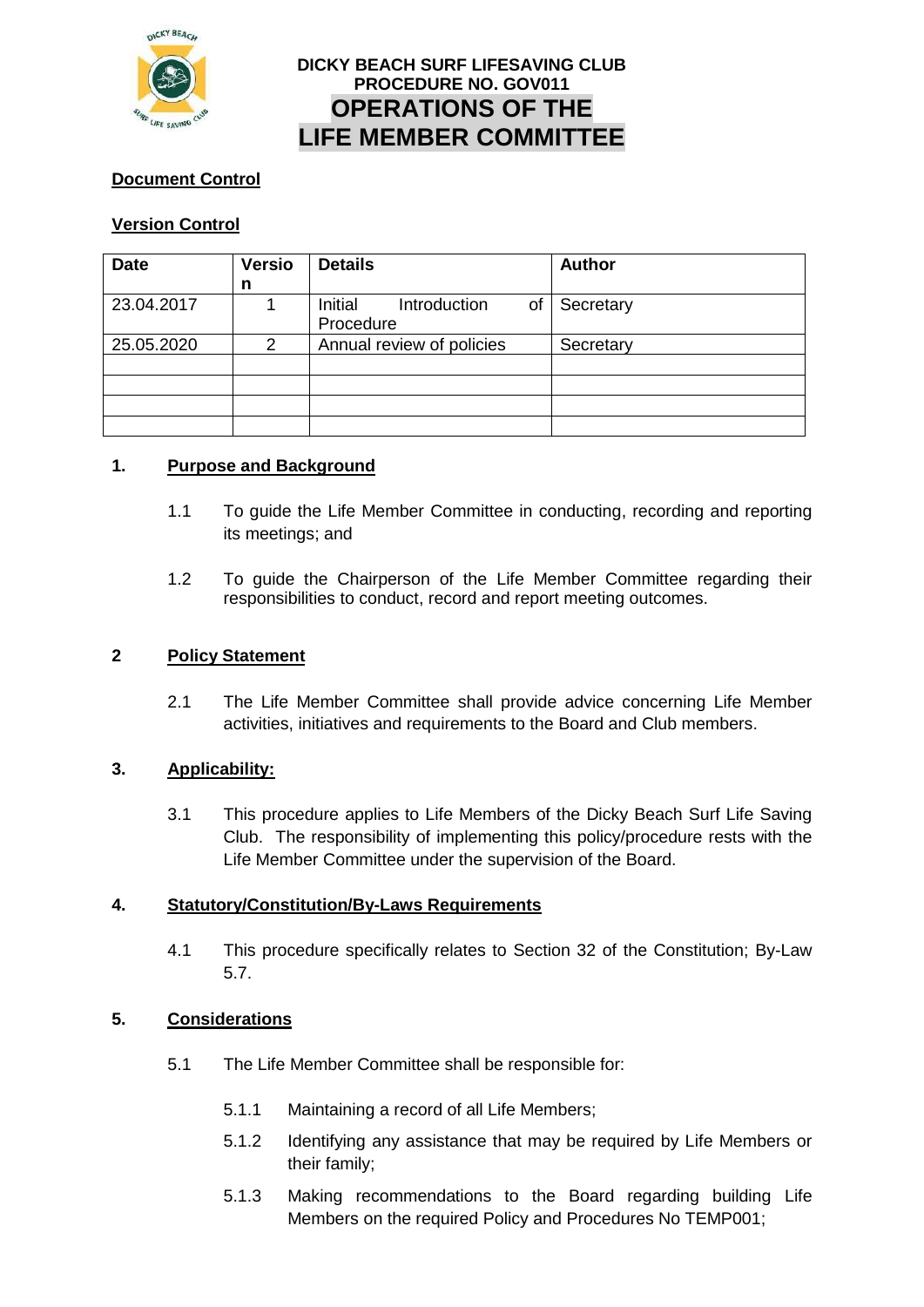

# **DICKY BEACH SURF LIFESAVING CLUB PROCEDURE NO. GOV011 OPERATIONS OF THE LIFE MEMBER COMMITTEE**

- 5.1.3 Assigning Life Members to all relevant Committees and the Board;
- 5.1.4 Maintaining the Club History;
- 5.1.5 Coordinating with the Administrator and relevant Club Officials any funeral arrangements or requirements for a Life Member on behalf of the Club;
- 5.1.6 Placing a plaque at the old club house site recognising a passing of a Life Member; and
- 5.1.7 Dealing with matters referred to it from the Board or Council.

## **6. Procedures**

- 6.1 To control and monitor the responsibilities listed above the Life Member Committee shall conduct meetings at a minimum of one meeting per year.
- 6.2 The Chairperson for meetings will be elected by its members following the Annual General Meeting.
- 6.3 Should the Chairperson be absence, a vote will occur to elect the Chairperson of that meeting.
- 6.4 The Life Member Committee Agenda (TEMP014) for meetings shall be:
	- 6.4.1 Opening
	- 6.4.2 Attendances;
	- 6.4.3 Apologies;
	- 6.4.4 Disclosure of Interest
	- 6.4.5 Declaration of Confidentiality
	- 6.4.6 Confirmation of Minutes of Previous Meeting;
	- 6.4.7 Business Arising;
	- 6.4.8 Correspondence;
	- 6.4.9 Budget Issues;
	- 6.4.10 Strategic Plan;
	- 6.4.11 Reports;
	- 6.4.12 General business;
	- 6.4.13 Next Meeting Date; and
	- 6.4.14 Closure of Meeting.
- 6.5 The Life Member Committee shall report to the Board within seven days of their meeting on the required Minutes Template (TEMP009).
- 6.6 Draft Minutes are to be forwarded to all committee members for their approval and confirmation of correctness of the Minutes.